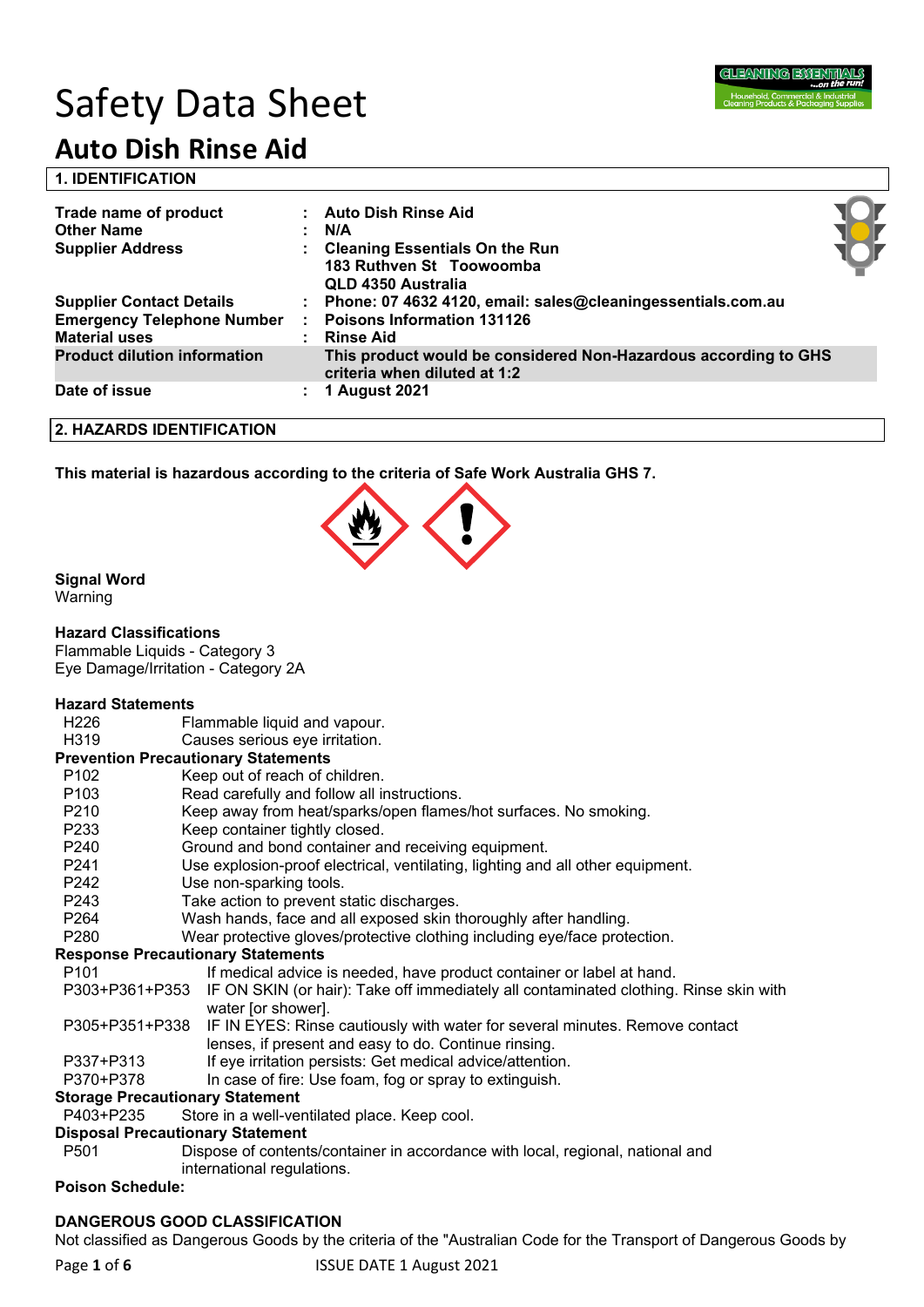Road & Rail" and the "New Zealand NZS5433: Transport of Dangerous Goods on Land".

| 3. COMPOSITION INFORMATION                                                                          |                       |                                          |
|-----------------------------------------------------------------------------------------------------|-----------------------|------------------------------------------|
| <b>CHEMICAL ENTITY</b>                                                                              | CAS NO                | <b>PROPORTION</b>                        |
| Alcohols, C12-14, ethoxylated propoxylated<br>Ethanol<br>Ingredients determined to be Non-Hazardous | 68439-51-0<br>64-17-5 | $1 - 5\%$<br>$5 - 10%$<br><b>Balance</b> |
|                                                                                                     |                       | 100%                                     |

#### **4. FIRST AID MEASURES**

If poisoning occurs, contact a doctor or Poisons Information Centre (Phone Australia 131 126, New Zealand 0800 764 766).

**Inhalation:** Remove victim from exposure - avoid becoming a casualty. Remove contaminated clothing and loosen remaining clothing. Allow patient to assume most comfortable position and keep warm. Keep at rest until fully recovered. Seek medical advice if effects persist.

**Skin Contact:** If skin or hair contact occurs, remove contaminated clothing and flush skin and hair with running water. If swelling, redness, blistering or irritation occurs seek medical assistance. For gross contamination, immediately drench with water and remove clothing. Continue to flush skin and hair with plenty of water (and soap if material is insoluble). For skin burns, cover with a clean, dry dressing until medical help is available. If blistering occurs, do NOT break blisters. If swelling, redness, blistering, or irritation occurs seek medical assistance.

**Eye contact:** If in eyes, hold eyelids apart and flush the eyes continuously with running water. Continue flushing until advised to stop by the Poisons Information Centre or a Doctor; or for at least 15 minutes and transport to Doctor or Hospital.

**Ingestion:** Rinse mouth with water. If swallowed, do NOT induce vomiting. Give a glass of water to drink. Never give anything by the mouth to an unconscious patient. If vomiting occurs give further water. Seek medical advice.

**PPE for First Aiders:** Wear gloves, safety glasses. Available information suggests that gloves made from should be suitable for intermittent contact. However, due to variations in glove construction and local conditions, the user should make a final assessment. Always wash hands before smoking, eating, drinking or using the toilet. Wash contaminated clothing and other protective equipment before storing or re-using.

**Notes to physician:** Treat symptomatically.

#### **5. FIRE FIGHTING MEASURES**

**Hazchem Code:** Not applicable.

**Suitable extinguishing media:** If material is involved in a fire use water fog (or if unavailable fine water spray), alcohol resistant foam, standard foam, dry agent (carbon dioxide, dry chemical powder).

**Specific hazards:** Flammable liquid and vapour. May form flammable vapour mixtures with air. Flameproof equipment necessary in area where this chemical is being used. Nearby equipment must be earthed. Electrical requirements for work area should be assessed according to AS3000. Vapour may travel a considerable distance to source of ignition and flash back. Avoid all ignition sources. All potential sources of ignition (open flames, pilot lights, furnaces, spark producing switches and electrical equipment etc) must be eliminated both in and near the work area. Do NOT smoke. **Fire fighting further advice:** Heating can cause expansion or decomposition leading to violent rupture of containers. If safe to do so, remove containers from path of fire. Keep containers cool with water spray. On burning or decomposing may emit toxic fumes. Fire fighters to wear self-contained breathing apparatus and suitable protective clothing if risk of exposure to vapour or products of combustion or decomposition.

#### **6. ACCIDENTAL RELEASE MEASURES**

#### **SMALL SPILLS**

Wear protective equipment to prevent skin and eye contamination. Avoid inhalation of vapours or dust. Wipe up with absorbent (clean rag or paper towels). Collect and seal in properly labelled containers or drums for disposal. **LARGE SPILLS**

If safe to do so, shut off all possible sources of ignition. Clear area of all unprotected personnel. Slippery when spilt. Avoid accidents, clean up immediately. Wear protective equipment to prevent skin and eye contamination and the inhalation of vapours. Work up wind or increase ventilation. Contain - prevent run off into drains and waterways. Use absorbent (soil, sand or other inert material). Use a spark-free shovel. Collect and seal in properly labelled containers or drums for disposal. If contamination of crops, sewers or waterways has occurred advise local emergency services.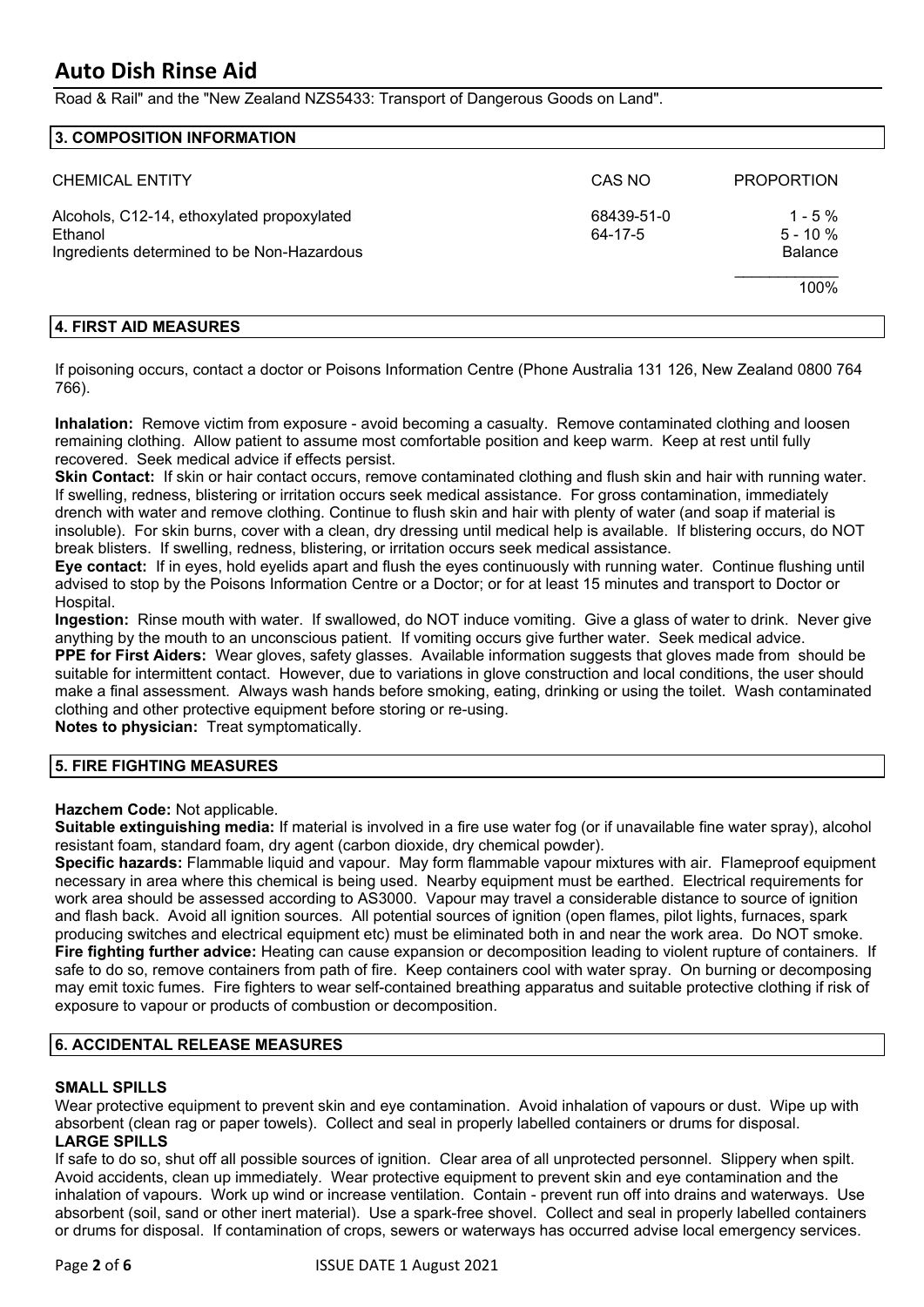#### **Dangerous Goods - Initial Emergency Response Guide No:** Not applicable

#### **7. HANDLING AND STORAGE**

**Handling:** Avoid eye contact and repeated or prolonged skin contact. Avoid inhalation of vapour, mist or aerosols. **Storage:** Store in a cool, dry, well-ventilated place and out of direct sunlight. Store away from foodstuffs. Store away from incompatible materials described in Section 10. Store away from sources of heat and/or ignition. Keep container standing upright. Keep containers closed when not in use - check regularly for leaks.

#### **8. EXPOSURE CONTROLS / PERSONAL PROTECTION**

#### **National occupational exposure limits:**

|               | TWA  |       | <b>STEL</b>    |                | <b>NOTICES</b> |
|---------------|------|-------|----------------|----------------|----------------|
|               | ppm  | mg/m3 | ppm            | mg/m3          |                |
| Ethyl alcohol | 1000 | 1880  | $\blacksquare$ | $\blacksquare$ | $\blacksquare$ |

As published by Safe Work Australia.

TWA - The time-weighted average airborne concentration over an eight-hour working day, for a five-day working week over an entire working life.

STEL (Short Term Exposure Limit) - the average airborne concentration over a 15 minute period which should not be exceeded at any time during a normal eight-hour workday.

These Exposure Standards are guides to be used in the control of occupational health hazards. All atmospheric contamination should be kept to as low a level as is workable. These exposure standards should not be used as fine dividing lines between safe and dangerous concentrations of chemicals. They are not a measure of relative toxicity.

If the directions for use on the product label are followed, exposure of individuals using the product should not exceed the above standard. The standard was created for workers who are routinely, potentially exposed during product manufacture.

**Biological Limit Values:** As per the "National Model Regulations for the Control of Workplace Hazardous Substances (Safe Work Australia)" the ingredients in this material do not have a Biological Limit Allocated. **Engineering Measures:** Ensure ventilation is adequate to maintain air concentrations below Exposure Standards. Use only in well ventilated areas. Use with local exhaust ventilation or while wearing appropriate respirator.

**Personal Protection Equipment:** GLOVES, SAFETY GLASSES.

Personal protective equipment (PPE) must be suitable for the nature of the work and any hazard associated with the work as identified by the risk assessment conducted.

Wear gloves, safety glasses. Available information suggests that gloves made from should be suitable for intermittent contact. However, due to variations in glove construction and local conditions, the user should make a final assessment. Always wash hands before smoking, eating, drinking or using the toilet. Wash contaminated clothing and other protective equipment before storing or re-using.

**Hygiene measures:** Keep away from food, drink and animal feeding stuffs. When using do not eat, drink or smoke. Wash hands prior to eating, drinking or smoking. Avoid contact with clothing. Avoid eye contact and repeated or prolonged skin contact. Avoid inhalation of vapour, mist or aerosols. Ensure that eyewash stations and safety showers are close to the workstation location.

#### **9. PHYSICAL AND CHEMICAL PROPERTIES**

| Form:   | Liquid                |
|---------|-----------------------|
| Colour: | Orange                |
| Odour:  | <b>Bland Chemical</b> |

**Specific Gravity:** 0.99 - 1.01 **Boiling Point/Range (°C):** >100 **pH:** 2.0 - 3.0

**Solubility:** Completely soluble in water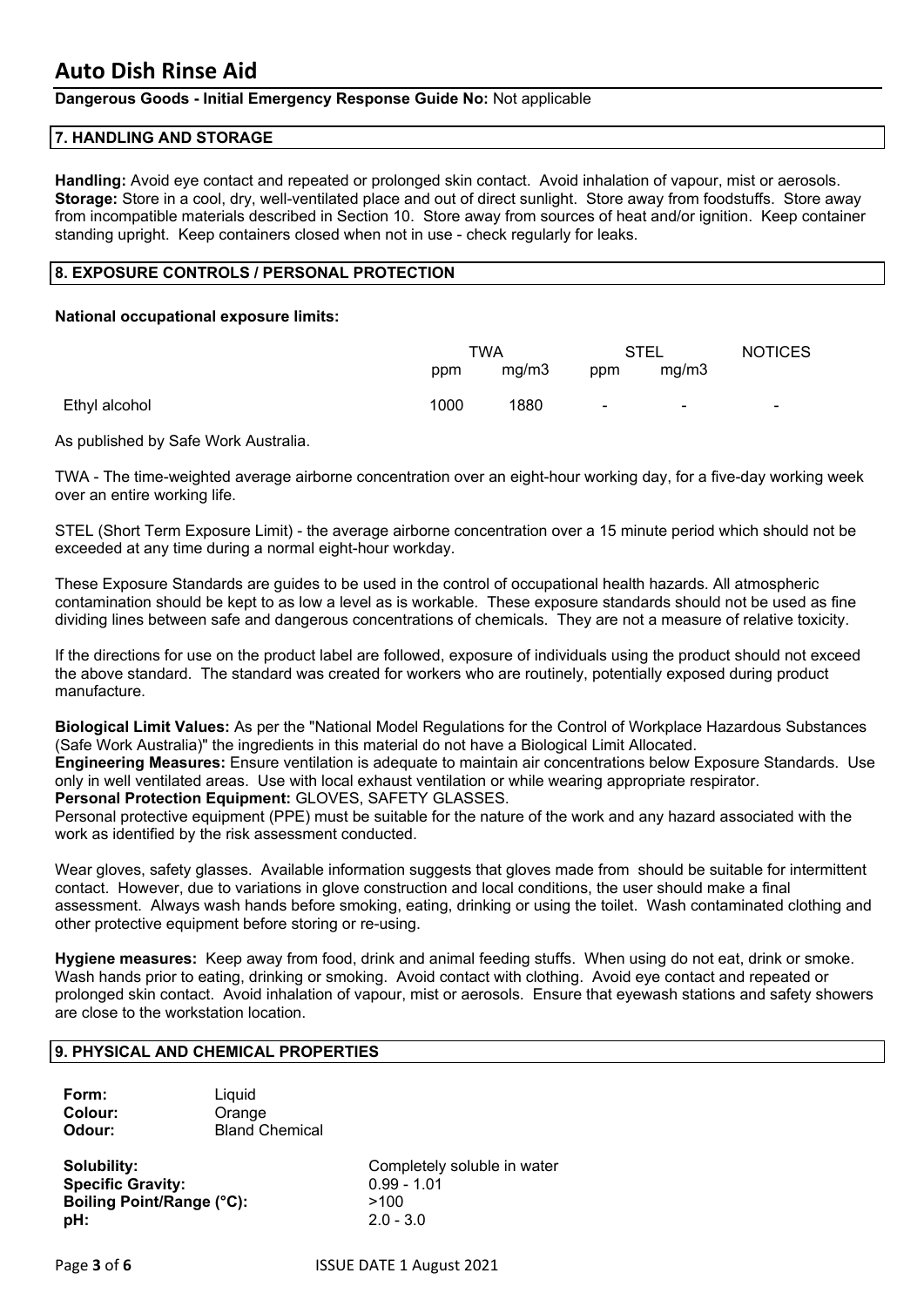(Typical values only - consult specification sheet)  $N Av = Not available, N App = Not applicable$ 

#### **10. STABILITY AND REACTIVITY**

**Chemical stability:** This material is thermally stable when stored and used as directed.

**Conditions to avoid:** Elevated temperatures and sources of ignition.

**Incompatible materials:** Oxidising agents.

**Hazardous decomposition products:** Oxides of carbon and nitrogen, smoke and other toxic fumes.

**Hazardous reactions:** No known hazardous reactions.

#### **11. TOXICOLOGICAL INFORMATION**

No adverse health effects expected if the product is handled in accordance with this Safety Data Sheet and the product label. Symptoms or effects that may arise if the product is mishandled and overexposure occurs are:

#### **Acute Effects**

**Inhalation:** Material may be an irritant to mucous membranes and respiratory tract.

**Skin contact:** Contact with skin may result in irritation.

**Ingestion:** Swallowing can result in nausea, vomiting and irritation of the gastrointestinal tract.

**Eye contact:** An eye irritant.

#### **Acute toxicity**

**Inhalation:** This material has been classified as not hazardous for acute inhalation exposure. Acute toxicity estimate (based on ingredients):  $LC_{50}$  > 20.0 mg/L for vapours or  $LC_{50}$  > 5.0 mg/L for dust and mist.

**Skin contact:** This material has been classified as not hazardous for acute dermal exposure. Acute toxicity estimate (based on ingredients):  $LD_{50}$  > 2,000 mg/Kg bw

**Ingestion:** This material has been classified as not hazardous for acute ingestion exposure. Acute toxicity estimate (based on ingredients):  $LD_{50}$  > 2,000 mg/Kg bw

**Corrosion/Irritancy:** Eye: this material has been classified as a Category 2A Hazard (reversible effects to eyes). Skin: this material has been classified as not corrosive or irritating to skin.

**Sensitisation:** Inhalation: this material has been classified as not a respiratory sensitiser. Skin: this material has been classified as not a skin sensitiser.

**Aspiration hazard:** This material has been classified as not an aspiration hazard.

**Specific target organ toxicity (single exposure):** This material has been classified as not a specific hazard to target organs by a single exposure.

#### **Chronic Toxicity**

**Mutagenicity:** This material has been classified as not a mutagen.

**Carcinogenicity:** This material has been classified as not a carcinogen.

**Reproductive toxicity (including via lactation):** This material has been classified as not a reproductive toxicant. **Specific target organ toxicity (repeat exposure):** This material has been classified as not a specific hazard to target organs by repeat exposure.

#### **12. ECOLOGICAL INFORMATION**

Avoid contaminating waterways.

**Acute aquatic hazard:** This material has been classified as not hazardous for acute aquatic exposure. Acute toxicity estimate (based on ingredients): > 100 mg/L

**Long-term aquatic hazard:** This material has been classified as not hazardous for chronic aquatic exposure. Nonrapidly or rapidly degradable substance for which there are adequate chronic toxicity data available OR in the absence of chronic toxicity data, Acute toxicity estimate (based on ingredients): >100 mg/L, where the substance is not rapidly degradable and/or BCF < 500 and/or log  $K_{ow}$  < 4.

**Ecotoxicity:** No information available. **Persistence and degradability:** No information available. **Bioaccumulative potential:** No information available. **Mobility:** No information available.

#### **13. DISPOSAL CONSIDERATIONS**

Persons conducting disposal, recycling or reclamation activities should ensure that appropriate personal protection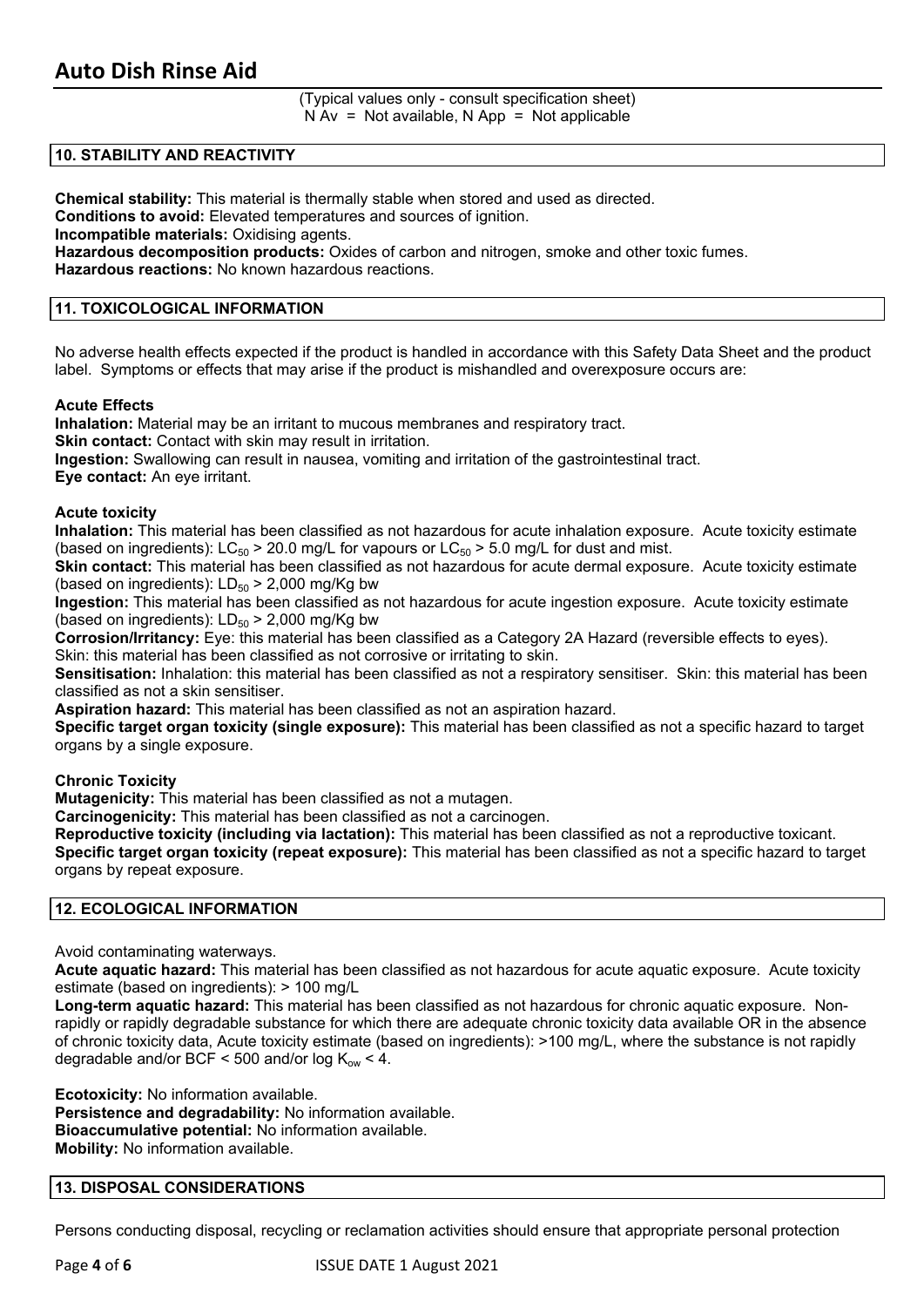equipment is used, see "Section 8. Exposure Controls and Personal Protection" of this SDS. If possible material and its container should be recycled. If material or container cannot be recycled, dispose in accordance with local, regional, national and international Regulations.

#### **14. TRANSPORT INFORMATION**

#### **ROAD AND RAIL TRANSPORT**

Not classified as Dangerous Goods by the criteria of the "Australian Code for the Transport of Dangerous Goods by Road & Rail" and the "New Zealand NZS5433: Transport of Dangerous Goods on Land".

#### **MARINE TRANSPORT**

Not classified as Dangerous Goods by the criteria of the International Maritime Dangerous Goods Code (IMDG Code) for transport by sea.

#### **AIR TRANSPORT**

Not classified as Dangerous Goods by the criteria of the International Air Transport Association (IATA) Dangerous Goods Regulations for transport by air.

#### **15. REGULATORY INFORMATION**

#### **This material is not subject to the following international agreements:**

Montreal Protocol (Ozone depleting substances) The Stockholm Convention (Persistent Organic Pollutants) The Rotterdam Convention (Prior Informed Consent) Basel Convention (Hazardous Waste) International Convention for the Prevention of Pollution from Ships (MARPOL)

#### **16. OTHER INFORMATION**

**Literature References :** Preparation of Safety Data Sheets for Hazardous Chemicals Code of Practice. Standard for the Uniform Scheduling of Medicines and Poisons. Australian Code for the Transport of Dangerous Goods by Road & Rail. Workplace exposure standards, Safe Work Australia. Hazardous Sunstances/Chemicals Information System, Safe Work Australia. Globally Harmonised System of classification and labelling of chemicals. Raw material suppliers' SDS

#### **Symbio Traffic Light System**

| <b>Traffic Light</b> | Classified as <b>Dangerous</b><br>Goods according to the<br>Australian Code for the<br><b>Transport of Dangerous</b><br>Goods by Road and Rail (7th<br>edition) (ADG7) | Classified as <b>Hazardous</b><br>according to the Globally<br><b>Harmonised System of</b><br><b>Classification and labelling of</b><br>Chemicals (GHS) as adopted<br>by Work, Health and Safety<br>regulations, Australia. | <b>Notes</b>                                                                                                                                                                                                                                                                                   |
|----------------------|------------------------------------------------------------------------------------------------------------------------------------------------------------------------|-----------------------------------------------------------------------------------------------------------------------------------------------------------------------------------------------------------------------------|------------------------------------------------------------------------------------------------------------------------------------------------------------------------------------------------------------------------------------------------------------------------------------------------|
| <b>RED</b>           |                                                                                                                                                                        |                                                                                                                                                                                                                             | <b>PLUS</b> products that are NOT Classified as<br>Dangerous Goods according to ADG7, but<br>classified as Corrosive to eyes and skin<br>and/or Aspiration Hazard Category 1 and/or<br>Toxic to humans according to the GHS as<br>adopted by Work, Health and Safety<br>regulations, Australia |
| <b>AMBER</b>         | $\pmb{\times}$                                                                                                                                                         |                                                                                                                                                                                                                             | <b>EXCLUDING</b> products that are classified as<br>Corrosive to eyes and skin and/or Aspiration<br>Hazard Category 1 and/or Toxic to humans<br>according to the GHS as adopted by Work,<br>Health and Safety regulations, Australia                                                           |
| <b>GREEN</b>         | $\mathbf x$                                                                                                                                                            | ×                                                                                                                                                                                                                           |                                                                                                                                                                                                                                                                                                |

The information sourced for the preparation of this document was correct and complete at the time or writing to the best of the writer's knowledge. The document represents the commitment to the company's responsibilities surrounding the supply of this product, undertaken in good faith. This document should be taken as a safety guide for the product and its recommended uses but is in no